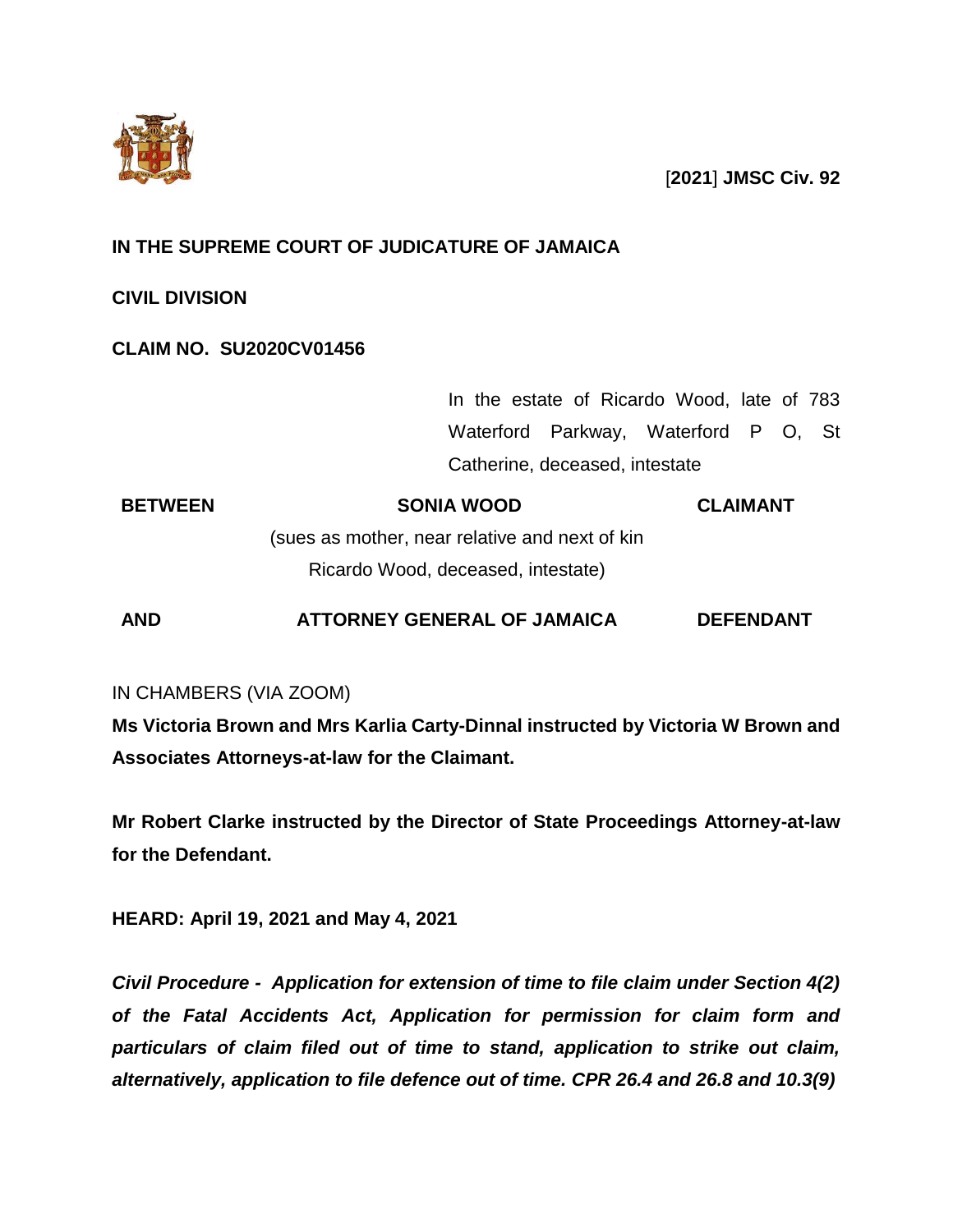## **CORAM: MOTT TULLOCH-REID J (AG)**

## **BACKGROUND**

- **[1]** On May 14, 2020 the Claimant filed an application for court orders, an affidavit in support, a claim form and particulars of claim. The claim form and particulars of claim were intended to bring a claim against the Defendant under the Fatal Accidents Act ("FAA") and the Law Reform (Miscellaneous Provisions) Act ("LRMPA") for the wrongful death of Ricardo Wood, the Claimant's son. The allegation is that Ricardo Wood was shot and killed by police officers. The application sought orders extending the time in which the claim under the FAA could be brought and seeking permission from the court to allow the initiating documents, filed out of time to stand. The application also sought orders that the applicant, Sonia Wood, be appointed administratrix *ad collegenda* bona for the estate of the deceased for the purposes of bringing the claim.
- **[2]** I also have before me the Defendant's application to strike out the claim as an abuse of process and alternatively for time to file the defence. This application will depend on the outcome of the Claimant's application and so I will give primary focus, at least initially, to the Claimant's application.

## **The LRMPA**

**[3]** The Claimant did not make an application to enlarge the time to bring the claim under the LRMPA. Perhaps she is aware that with respect to the LRMPA time does not start to run with respect to the limitation period until an administrator has been appointed. For this principle of law, see the Court of Appeal decision in the case of *Attorney General v Administrator General of Jamaica (estate Elaine Evans) SCCA No 11/2001 heard on December 3, 2001 and July 29, 2005* in which Downer JA said at page 7 of the judgment:

> *"Therefore the standard limitation period of six years for torts is applicable for actions vested in her. Since the action is for*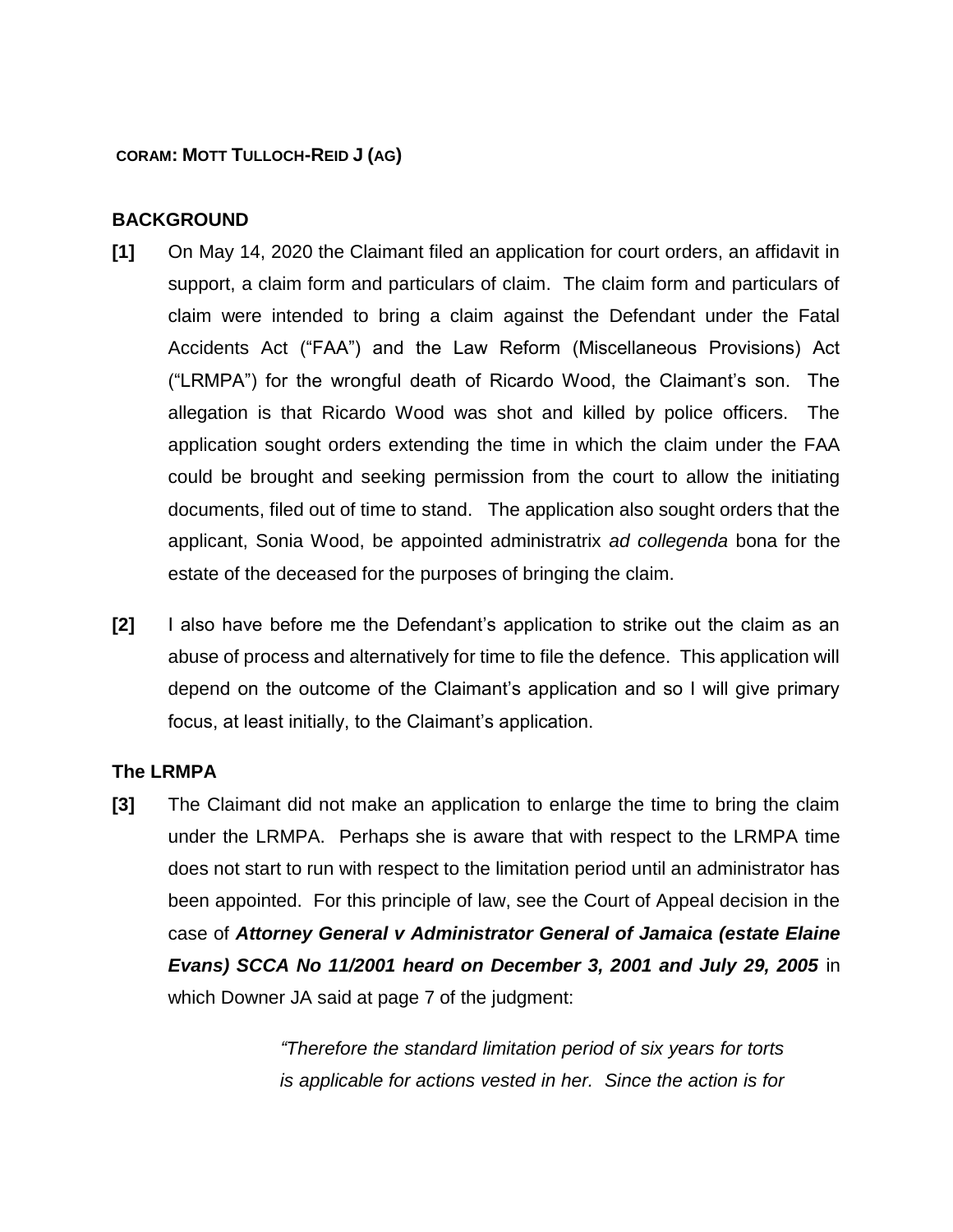*the benefit of the Estate time begins to run from the time Letters Administration were granted".* 

No administrator has as yet been appointed and as such time has not started to run as it relates to the LRMPA. It is true, as stated in the Defendant's application, that the Claimant has no standing to bring the claim pursuant to the LRMPA as she had not been appointed personal representative in the estate of Ricardo Wood's. The defect can be remedied when the Claimant is appointed personal representative and the initiating documents amended.

#### **The FAA**

**[4]** The Claimant's application emphasises the FAA in particular section 4(2). Section 4(2) reads as follows:

> *Any such action shall be commenced within three years after the death of the deceased person or within such longer period as a court may, if satisfied that the interests of justice so require, allow.*

The section is clear. The Court has a discretion to enlarge the time within which the claim made pursuant to this statute is made. The Claimant asks that I enlarge the time because it would be just in the circumstances. She explains the lateness in which her claim is being made as being as a result of the tardy way in which the various Government Departments conducted themselves in seeking to determine her son's cause of death. The Coroner's inquest took a long time to be completed, the Public Defender did not get back to her until almost ten years after the death of her son. Ricardo Wood died on August 26, 2009 but she did not get a response from the Office of the Public Defender to her many follow up queries on how the case was progressing until May 16, 2019. In their response, the Public Defender enclosed a letter from INDECOM, which had missing pages, dated December 22, 2017. It would have been useful if counsel for the Claimant had contacted INDECOM to obtain the missing pages rather than putting an incomplete document before the Court. I do not know when this letter came to the Public Defender's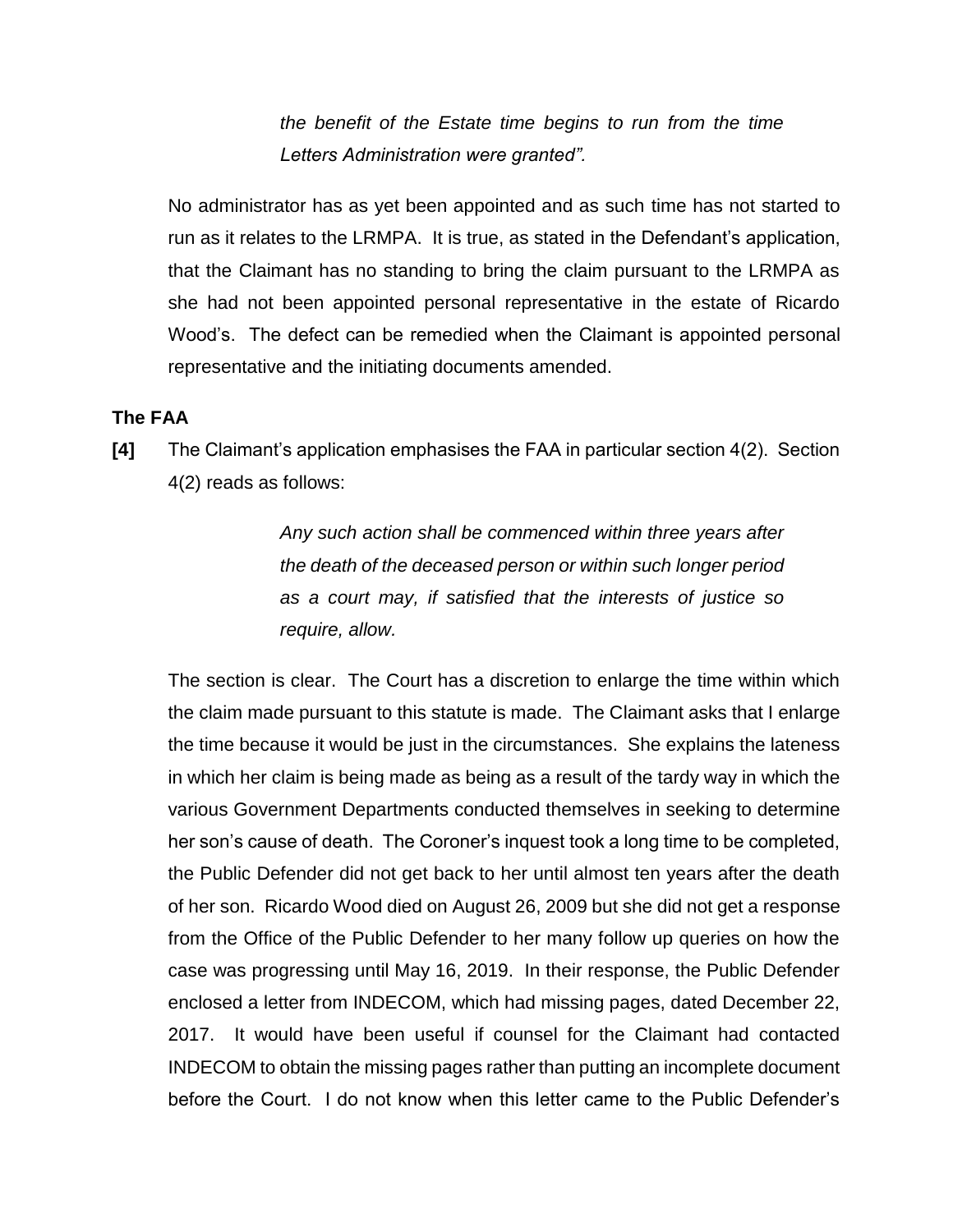attention but the recommendation from INDECOM was that Ms Wood should seek redress in the civil courts. Having heard from the Public Defender, Ms Wood waited one year before she took any steps to initiate the claim in these courts. She has given no explanation for waiting for one year before commencing proceedings.

- **[5]** I should also point out that both police officers who were implicated in the death of Ricardo Wood were charged with murder in 2016 according to Mrs Woods' evidence but that the criminal hearing has been stayed as the witnesses are unavailable – one is dead, the other has migrated allegedly in fear of her life.
- **[6]** The FAA gives the Court the discretion to enlarge time. It however does not set out how the discretion is to be applied. I must therefore look to the case law for assistance. The cases suggest that in exercising its discretion the Court may consider the following factors:
	- (a) delay
	- (b) cogency of evidence
	- (c) real prospect of success at trial
	- (d) conduct of the defendants
	- (e) extent to which the claimant acted promptly
	- (f) prejudice

# **Delay, extent to which the claimant acted promptly and prejudice to the Defendant**

**[7]** Ms Wood did not retain counsel in this matter until 2020. She was not aware until 2019 that she should do so as she has indicated that none of the entities from whom she sought assistance ever told her that she should seek legal advice. It was not until she got the letter from INDECOM that she was aware that she should seek civil redress. I accept Ms Woods' explanation. She is a caregiver and does not seem to be knowledgeable about legal issues. I am however mindful of the fact that ignorance of the law is no defence.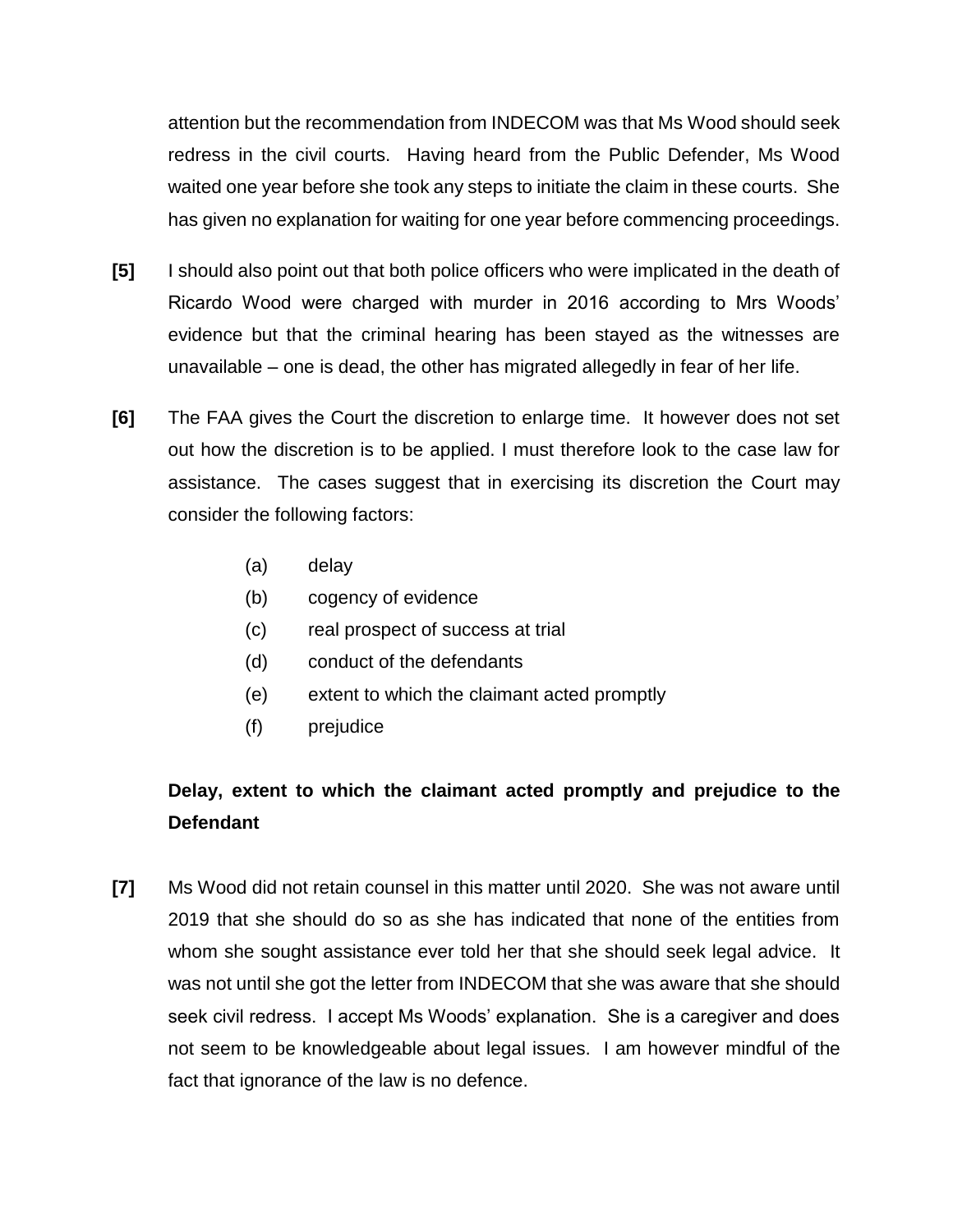### **[8]** In **Donovan v Gwentoys Ltd [1990] 1 WLR 472** Lord Griffiths said

"*The primary purpose of the limitation period is to protect a defendant from the injustice of having to face a stale claim, that is, a claim with which he never expected to deal*."

- **[9]** The cause of action in this case arose in 2009, the claim and application to enlarge time were filed in 2020, almost 10 years later. In the case of **Shaun Baker v O'Brian Brown and Angella Scott-Smith 2009 HCV 05631 heard on April 19 and May 3, 2010** six years had passed between the time when the cause of action arose in 2003 and the filing of the application in 2009. Edwards J (Ag) as she then was, held that the delay was excessive especially in circumstances where the claimant had access to counsel and was armed with all the information he needed to proceed to the filing a claim. This is not so in the case before me and so I must treat with this case on its own special facts. However, this does not mean that I am not very aware of the ten-year delay in seeking to bring the claim.
- **[10]** I must therefore weigh the degree of prejudice that will be suffered by the Defendant who will be asked to meet an extremely stale claim against the prejudice the Claimant, who has lost a son, will suffer if she is not allowed to initiate proceedings. In the **Donovan v Gwentoys case**, Lord Griffiths also had to contemplate a similar issue and noted that

*"In weighing the degree of prejudice suffered by a defendant it must always be relevant to consider when the defendant first had notification of the claim and thus the opportunity he will have to meet the claim at the trial if he is not permitted to rely on his limitation defence."*

**[11]** The prejudice to the Claimant if the application to enlarge time does not have a favourable result is obvious. Her son is dead and she will not be able to get civil redress as the Defendant will have taken the benefit of her limitation defence. The prejudice to the Defendant if time is enlarged is also very obvious. She will be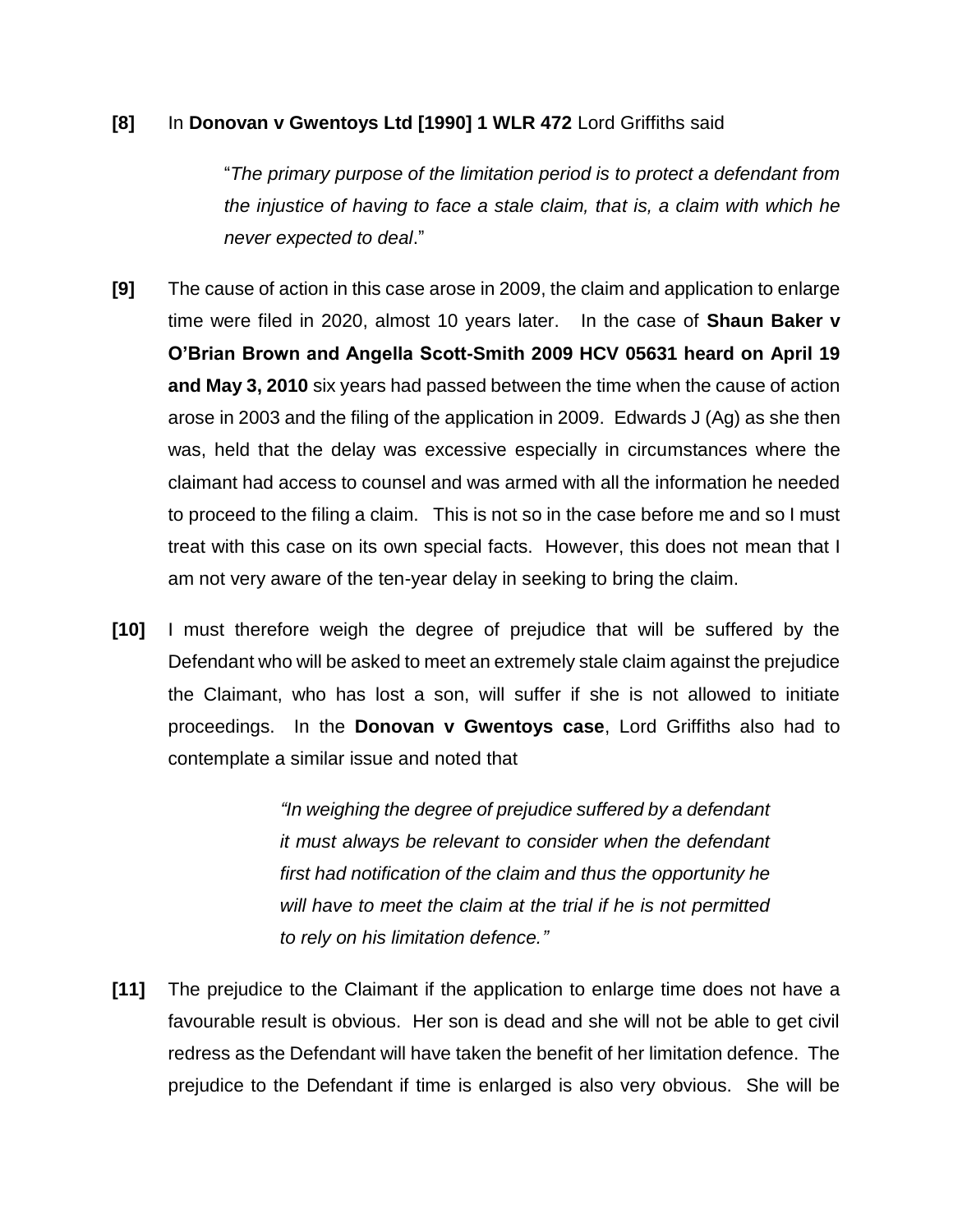asked to answer to a claim which is already 10 years old and will even be older by the time the matter is scheduled for trial. Already trial dates are being set in 2026 and in this case the pleadings have not yet been completed. What of the availability of witnesses? Will the Defendant be able to locate witnesses so late in the day? Are the police officers still employed to the State? If not, can they be located as it is from them that instructions must be taken. I do not have this information before me because the Defendant did not respond to the Claimant's affidavit.

**[12]** In the **Shaun Baker case** Edwards J summarised her understanding of the law by saying at paragraph 92 of the judgment that:

> *"The general proposition is that; in cases where the defendant has had early notice of the claim, the accrual of a limitation defence, certainly in England at least, is to be regarded as a windfall. In the exercise of the court's discretion under section 33 the loss of the statutory defence is to be regarded as either presenting no prejudice to the defendant or only slight prejudice."*

Like the defendants in the **Shaun Baker case**, the defendant in the case before me did not know of the claim until a lot of time had passed since the cause of action had occurred. In the case before me, 10 years have passed since the after the cause of action arose and 7 years have passed since the limitation period has expired. Section 4(2) of the FAA says I am to exercise my discretion in the interest of justice. Justice must be considered not just for the claimant but the defendant. To have the defendant in this case answer a claim in excess of 10 years old would indeed be prejudicial.

**[13]** The next question I must answer is did the Claimant act promptly in bringing the claim. On her evidence she learnt that she could bring a claim in May 2019. She however did not do so until May 2020. In my view she did not act promptly after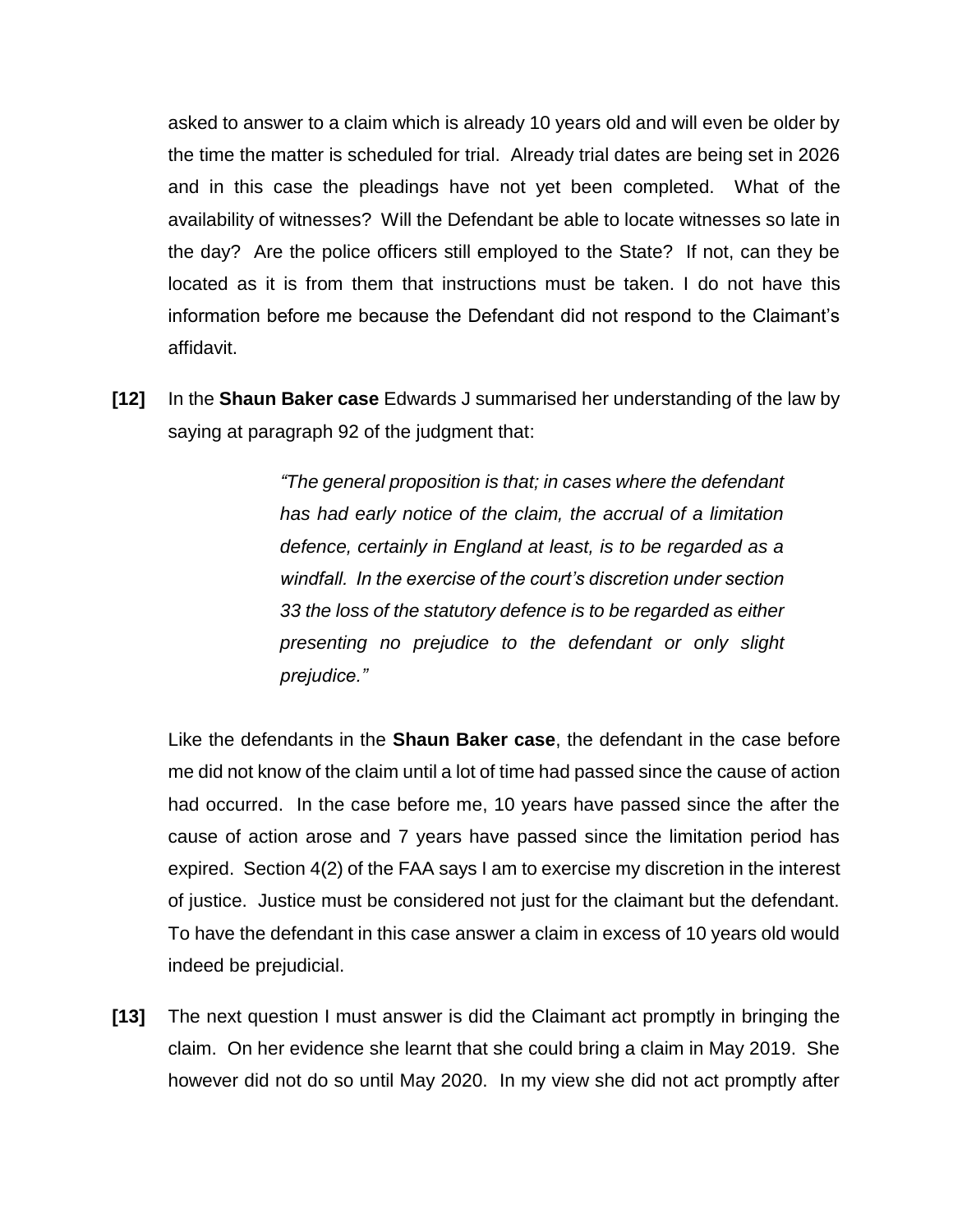becoming aware that she could bring a claim. She has given no reason for the one-year delay. All she has said is that having been so advised via the INDECOM letter, she spoke with friends and family members who encouraged her to file the claim. Ms Wood has unfortunately not sought to explain why it would take her one whole year before actually doing so.

#### **Likelihood of success**

- **[14]** I will now consider the Claimant's likelihood of success if the matter goes to trial. The result of a Coroner's inquest is that the police officers who were implicated in the shooting were charged for murder in 2016. This is the evidence of the Claimant which is supported by the letter prepared by the Office of the Public Defender and INDECOM's report. The Claimant has not indicated whether any of the investigating officers from INDECOM will be called as witnesses. They would however not be able to give first hand evidence of what took place on the day, they would only be able to give the results of their investigations. The alleged witnesses on behalf of the Claimant are unavailable. The Claimant would therefore have no eye witnesses. I remind myself however that in the civil court the standard that is to be achieved is on the balance of probabilities not beyond reasonable doubt. So I must ask myself, on a balance of probabilities, does the Claimant have a claim for wrongful death which has a real prospect of succeeding? I would say yes, even in the face of the absence of the eye witnesses. The Claimant would still be in a position to call the INDECOM investigators to assist her in her claim.
- **[15]** The most important question now is how best will the interest of justice be served in this very difficult situation. A mother wants justice for the wrongful death of her son. She has gotten no redress in the criminal courts and now seeks it in the civil court, albeit 10 years later. She has just recently obtained counsel and was navigating the whole system seeking justice by herself without the assistance of anyone with legal know how. Is the door to restitution to be shut in her face because of her ignorance? And what about the Defendant? She has by now formed an expectation that she will not have to face a claim. She did nothing wrong, it is the servants and/or agents of the Crown who are allegedly at fault. Can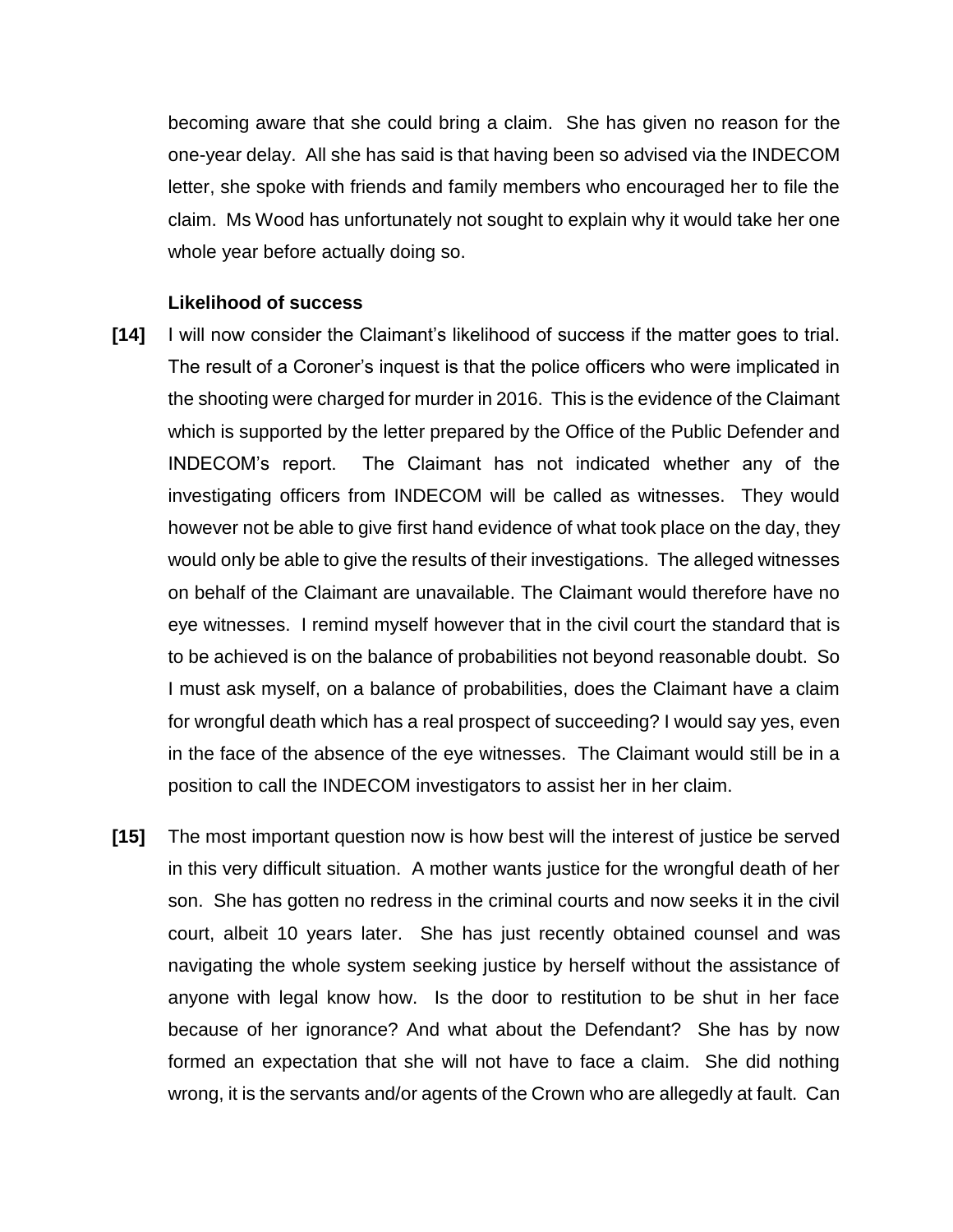she now find them or any witnesses to the incident so many years later to get their instructions so that she can lodge a defence? And if the witnesses can be found, can they remember the details of what took place on that fateful day ten years ago? The Affidavit sworn to by Mr Ricardo Maddan, one of the counsel instructed by the Director of State Proceedings, does not raise any of these concerns. He has simply deponed that should the court permit the claim form and particulars of claim to stand (thus enlarging time) the Defendant would need time to liaise with the Commissioner of Police to take instructions and that the attorneys for the Defendant are also trying to obtain documents from the Coroner's Court which they need in order to put forward the appropriate defence. The only concern which the Defendant has raised is the issue of the expiration of the limitation period, which would have been a stronger defence if the Court had no discretion to enlarge time in the interest of justice.

#### **Concluding Remarks**

**[16]** I am making no determination of the substantive case at this point in time. My sole role is to consider whether the Claimant's claim has a real likelihood of succeeding. I find that it does. I have considered the other issues such as delay and prejudice to the Claimant and to the Defendant and while admittedly the delay is excessive, I do not find that it was by any inaction on the part of the Claimant. I believe that in a situation such as this, where no legal advice was given to her and she took the steps she best knew to get justice for her son, that the delay has been explained and that the explanation is reasonable. I believe the Claimant should be given the opportunity to have her day in Court. I have weighed the prejudice the Claimant is likely to suffer if I do not grant the orders against the prejudice the Defendant will suffer if I do and I find that in the circumstances the prejudice to the Claimant would be more significant and her application will be granted. If, however, at the Case Management or before, the Court or the parties form the view that witnesses for the Claimant, including INDECOM investigators will not be available at the trial, the Court can then make the order which would be best at that time.